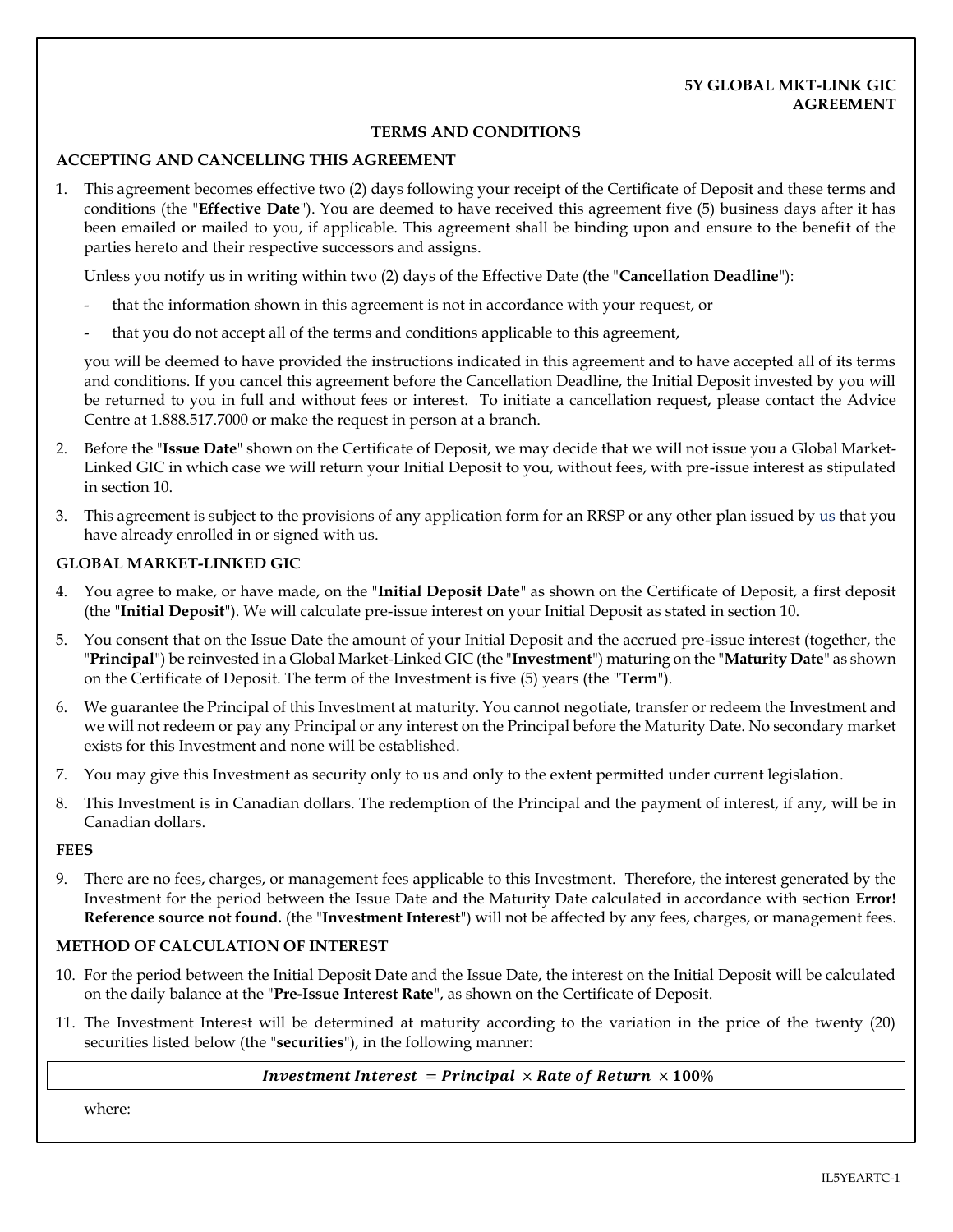"**Principal**" means the amount of your Initial Deposit together with the pre-issue interest accrued between the Initial Deposit Date and the Issue Date.

"**Rate of Return**" means the Performance Rate (as calculated using the formula below), expressed as a percentage, but subject to a maximum rate equal to the Maximum Rate of Return. If the Performance Rate of the securities is negative, the Rate of Return will be equal to zero.

"**Maximum Rate of Return**" means the maximum rate of return on the Investment, as specified on the Certificate of Deposit.

"**Minimum Guaranteed Interest Rate**" means the minimum rate of return on the Investment, as specified on the Certificate of Deposit.

"**100%**" refers to the rate of participation in the growth of the securities.

| <i>Performance</i><br>Rate | $\int$ /Valuation CP<br>j or $S^1$ | <b>Valuation CP</b><br>C <sup>2</sup><br>°or S<br>$\overline{c}$ | Valuation<br>c20<br><b>.</b><br>`or<br><br>$\overline{c}$<br>20 <sub>1</sub> |
|----------------------------|------------------------------------|------------------------------------------------------------------|------------------------------------------------------------------------------|

**AND**

where:

"**Valuation CP**" means, in respect of a security, the average of the Closing Prices of a security occurring on June 7, 2027, July 6, 2027, and August 5, 2027 (or, if a Closing Price is unavailable on any such date, on the following day on which a Closing Price is available).

"**Initial CP**" means the Closing Price of a security on August 5, 2022. .

"**S1**" – "**S20**" refers to each of the twenty (20) securities, as listed below.

"**Closing Price**" means, in respect of a security on a particular date, the official closing price for that security on such date as announced by the relevant stock exchange or trading system.

Here are the twenty (20) securities. This list of securities is pre-established and non-negotiable, and subject to change only in accordance with section [22.](#page-3-0) Each security has the same weighting in the portfolio. We give no opinion on the future price of the securities.

| Security       |                                                          | <b>Stock Market</b>         | Currency           | Security        |                                                            | <b>Stock Market</b>         | Currency             |
|----------------|----------------------------------------------------------|-----------------------------|--------------------|-----------------|------------------------------------------------------------|-----------------------------|----------------------|
| S <sup>1</sup> | Abbott Laboratories (ABT<br>UN EQUITY)                   | <b>NYSE</b><br>(New York)   | American<br>Dollar | S <sup>11</sup> | McDonald's Corporation<br>(MCD UN EQUITY                   | <b>NYSE</b><br>(New York)   | American<br>Dollar   |
| $S^2$          | Allianz SE (ALV GY<br>EQUITY)                            | <b>XETRA</b><br>(Frankfurt) | Euro               | S <sup>12</sup> | Nestle SA (NESN SE<br>EOUITY)                              | <b>SIX</b><br>(Zurich)      | Swiss Franc          |
| S <sub>3</sub> | BCE Inc. (BCE CT EQUITY)                                 | <b>TSX</b><br>(Toronto)     | Canadian<br>Dollar | S <sup>13</sup> | Nintendo Company Limited<br>(7974 JT EQUITY)               | <b>TPX</b><br>(Tokyo)       | Japanese<br>Yen      |
| S <sup>4</sup> | BNP Paribas SA (BNP FP)<br>EOUITY)                       | <b>EPA</b><br>(Paris)       | Euro               | S <sup>14</sup> | Restaurant Brands<br>International Inc. (QSR CT<br>EQUITY) | <b>TSX</b><br>(Toronto)     | Canadian<br>Dollar   |
| S <sub>5</sub> | Canadian National Railway<br>Company (CNR CT<br>EQUITY)  | <b>TSX</b><br>(Toronto)     | Canadian<br>Dollar | S <sup>15</sup> | Rio Tinto Limited (RIO AT<br>EQUITY)                       | <b>SSE</b><br>(Sydney)      | Australian<br>Dollar |
| S <sub>6</sub> | Hewlett Packard Enterprise<br>Company (HPE UN<br>EQUITY) | <b>NYSE</b><br>(New York)   | American<br>Dollar | S <sub>16</sub> | Sanofi (SAN FP EQUITY)                                     | EPA<br>(Paris)              | Euro                 |
| S <sub>7</sub> | Iberdrola SA (IBE SQ)<br>EOUITY)                         | <b>MADX</b><br>(Madrid)     | Euro               | S <sub>17</sub> | Siemens AG (SIE GY<br>EOUITY)                              | <b>XETRA</b><br>(Frankfurt) | Euro                 |
| S <sup>8</sup> | Intel Corporation (INTC UW<br>EOUITY)                    | NASDAO GS                   | American<br>Dollar | S <sub>18</sub> | Swisscom AG (SCMN SE<br>EQUITY)                            | <b>SIX</b><br>(Zurich)      | Swiss franc          |
| S <sup>9</sup> | Koninklijke Philips NV<br>(PHIA NA EQUITY)               | <b>FN</b><br>(Amsterdam)    | Euro               | S <sup>19</sup> | Wesfarmers Limited (WES<br>AT EQUITY)                      | <b>SSE</b><br>(Sydney)      | Australian<br>Dollar |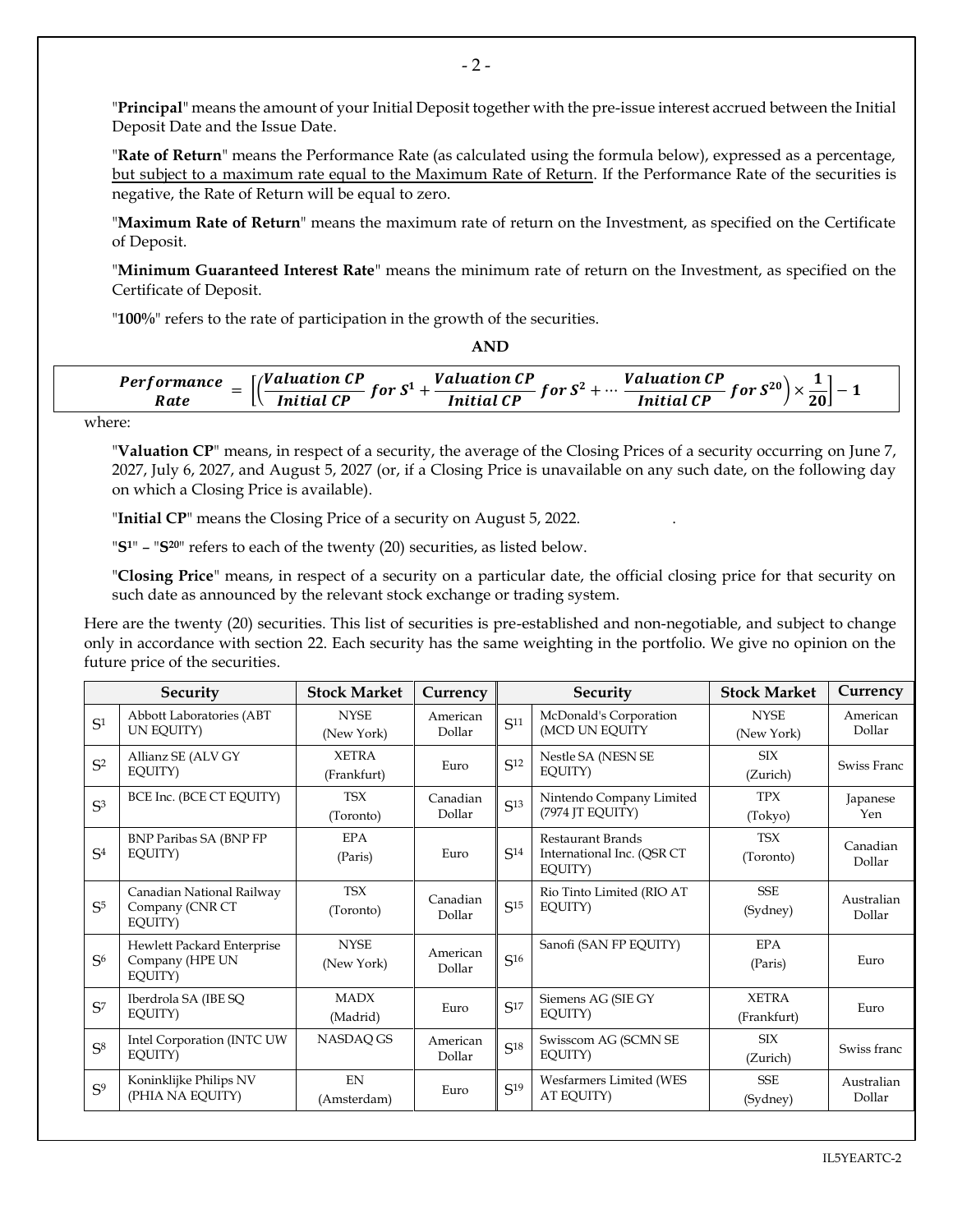| Security       |                                                      | <b>Stock Market</b>    | Currency           | Security       |                                       | <b>Stock Market</b> | Currency |
|----------------|------------------------------------------------------|------------------------|--------------------|----------------|---------------------------------------|---------------------|----------|
| $\mathsf{C}10$ | Manulife Financial<br>Corporation (MFC CT<br>EOUITY) | <b>TSX</b><br>Toronto) | Canadian<br>Dollar | $\mathsf{C}20$ | Wolters Kluwer NV (WKL)<br>NA EQUITY) | (Amsterdam)         | Euro     |

## **INTEREST LIMIT**

- 12. The Investment Interest is subject to a maximum as described in section **Error! Reference source not found.**. At maturity, if the Performance Rate of the securities is higher than the Maximum Rate of Return, then the Investment Interest paid will be capped to match the Maximum Rate of Return.
- 13. The Performance Rate does not take into account the payment of dividends or distributions on shares or other securities included in the securities.

### **RISK AND SUITABILITY**

- 14. Since the Investment Interest is tied to changes in the market, this Investment carries a higher level of risk than a traditional fixed-rate investment. It is possible that the Performance Rate of the securities may be nil at maturity, in which case you will not receive any Investment Interest. This Investment is different from traditional fixed-rate investments because it does not guarantee a return determined in advance. Also, the Performance Rate based on the performance of the securities can only be known at maturity and is a function of the appreciation (if any) of the securities, which could be subject to major fluctuations in the capital markets. Consequently, we cannot guarantee a yield on the Investment at the Maturity Date.
- 15. The Investment Interest will not be affected by changes in exchange rates, even if the security prices are published in foreign currencies.
- 16. The Investment is not a direct investment in the securities. Therefore, you are not entitled to the rights or the benefits of a shareholder, such as the right to receive distributions or dividends or the right to vote or attend shareholders' meetings.
- 17. The Investment Interest is calculated based on an average of certain Closing Prices of each security as described in Section 11. Consequently, the Investment Interest paid out at maturity may not reflect the rate of return on each security between the Issue Date and the Maturity Date.
- 18. Given the features of this kind of investment, as a potential purchaser, you should consult your advisor to make sure that such an investment meets your investment objectives.
- 19. This Investment could be an appropriate investment if your investment horizon is at least as long as the Term and you also intend to keep it until the Maturity Date. It also could be an appropriate choice if you wish to diversify your investments and wish to gain exposure to the capital markets. **However, this Investment is not appropriate if you require an income during the Term.**

#### **NON-REDEEMABLE PRIOR TO MATURITY**

20. **You cannot negotiate, transfer or redeem the Investment prior to the Maturity Date, and we will not redeem or pay any principal and interest before the Maturity Date.** We may, at our sole discretion, allow the redemption the Investment before the Maturity Date in the event of your death. In these cases, interest payable will be calculated to the date of redemption

#### **RENEWAL AND REDEMPTION OF PRINCIPAL AT MATURITY**

21. On the Maturity Date, unless you notify us to the contrary no later than the fifth (5th) business day prior to such date, the Principal and any interest will be dealt with in accordance with the "**Action at Maturity**" instruction shown on the Certificate of Deposit.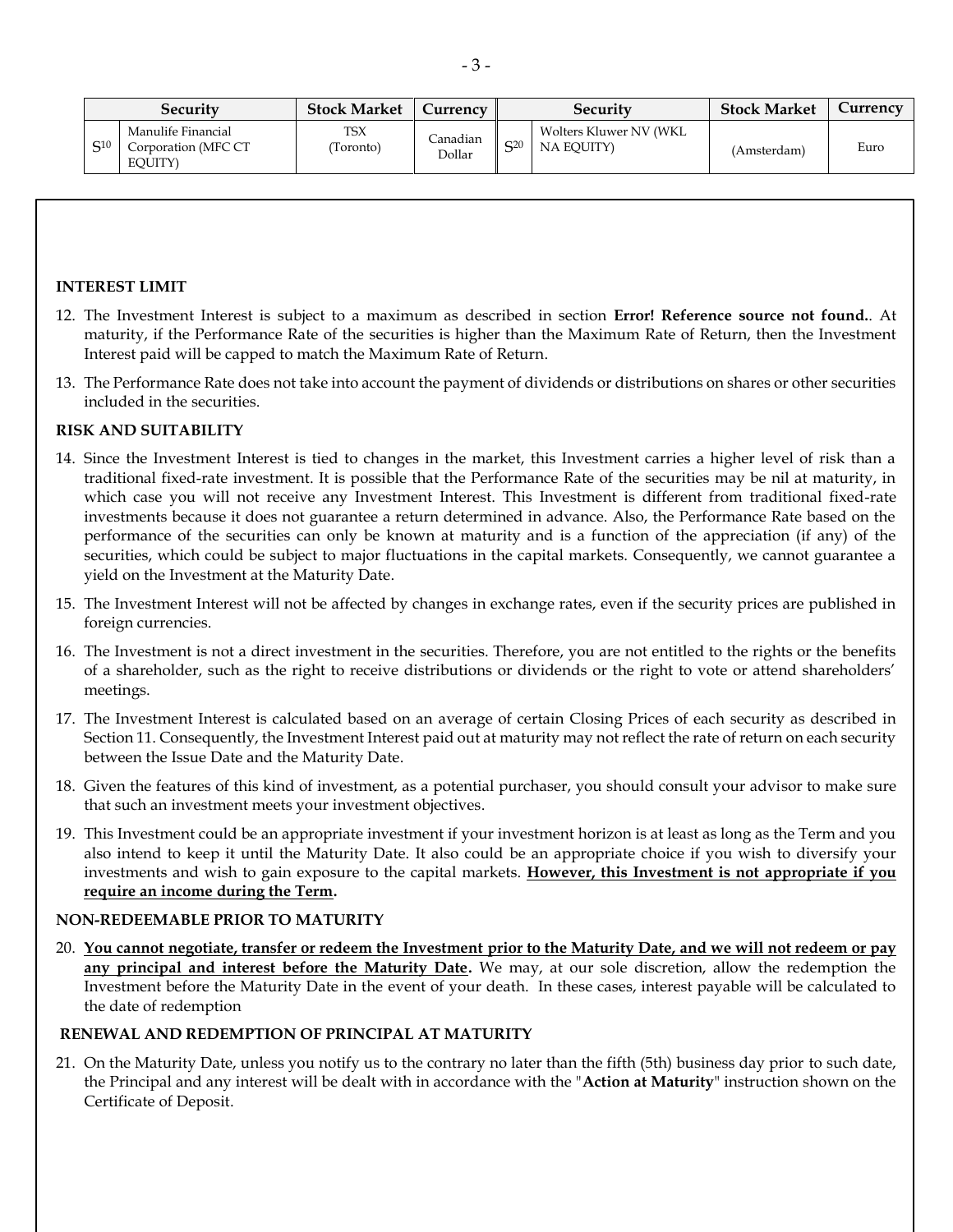### **EXTRAORDINARY EVENTS**

<span id="page-3-0"></span>22. You acknowledge that a disruption in capital markets (e.g. transactions halted due to a sharp drop in, or a problem with the publication of, security prices), a change in the calculation, publication or numeric form of security prices (e.g. a merger, a stock split), securities facing some financial hardship (e.g. company bankruptcy) or any other extraordinary event or circumstance out of our control and having a significant impact on product management (an "**Extraordinary Event**") may occur and affect our capacity to calculate or pay the Investment Interest or to fulfill any other obligation on the date provided for. If we believe, in our sole discretion, that such an event has occurred, you agree that we may depart from the terms and conditions of this agreement and take any action as deemed appropriate and equitable in the circumstances, including, without limitation, the substitution of securities, adjusting, anticipating or deferring the calculation or the payment of the Investment Interest, or determining the Investment Interest in a different manner. We will determine which measures to take in the above-mentioned circumstances, in our sole discretion, and will take reasonable action and will consider the interests of all stakeholders, in particular, without limiting the scope of the foregoing, those of members with products, our other members, and the interests of Coast Capital Savings Credit Union and its affiliates and successors.

Because the Investment includes a principal guarantee, an Extraordinary Event will not affect the Principal but may positively or negatively affect the Investment Interest, and if negatively, the Investment Interest may be reduced to zero.

## **ACCESS TO INFORMATION**

23. All information provided in the Certificate of Deposit and these terms and conditions shall be available on our website and upon your request. Upon your request for information concerning the value of your Investment, we shall provide you with the net asset value of the Investment on the day of request and how that value relates to the interest payable under the Investment, or the last available measure, before the day of request, of the index or reference point on which the interest is determined and how that measure is related to the interest payable under the Investment.

The performance of the securities is posted regularly on our website**.** It is intended for information purposes only. The Investment Interest payable will only be calculated on the Maturity Date. Additional information about Global Market-Linked GICs is available on [www.coastcapitalsavings.com](http://www.coastcapitalsavings.com/) or upon request by calling 1-888-517-7000. You may also visit your local branch to speak with an authorized Coast Capital Savings representative. The address of our Help Headquarters is 800 - 9900 King George Blvd, Surrey, BC, V3T 0K7.

## **TAXATION**

24. This Investment is an investment eligible for registered retirement savings plans (RRSPs) and tax-free savings accounts (TFSAs). For Global Market-Linked GICs not held in one of the aforementioned registered accounts, the pre-issue interest calculated in accordance with section [10](#page-0-0) is considered to be interest income for tax purposes for the year the Investment is issued. Amounts paid at maturity are considered to be interest income for tax purposes. During the year it is paid, you must add the interest received at maturity, if any, to your income. Compliant tax information slips are issued by us for this purpose. **This information is of a general nature and is not intended to be, nor should it be construed to be, legal or tax advice. You should consult with your own tax advisors for more information having regard to your own particular circumstances.**

#### **AMENDMENTS**

25. We reserve the right to make amendments to the terms and conditions of this agreement at any time, in our sole discretion. Prior to making the amendment, we will notify you of the amendment and its potential impact on the interest payable to you. If it is not possible to notify you of the amendment prior to the time the amendment takes effect, we will notify you as soon as possible after that time.